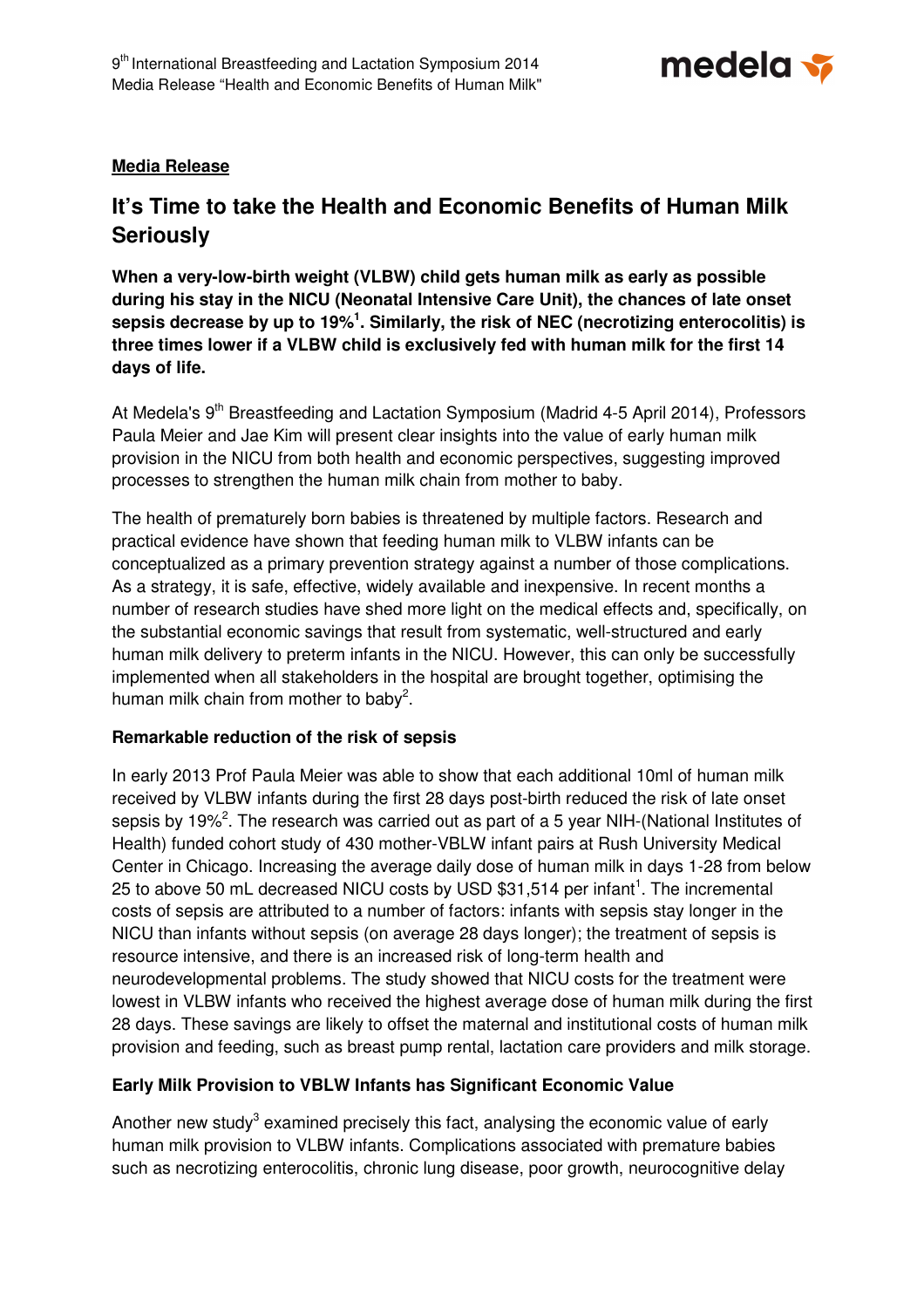

and rehospitalisation after discharge from NICU are costly to families, health care institutions, educational systems and society at large<sup>4</sup>. Although there are costs related to human milk collection, including hospital-grade breast pump rental, the breast pump collection kit and the disposable food-grade storage containers, the research showed that enabling biological mothers to pump human milk costs less than acquiring the same amount of donor human milk or commercial formula. Mothers only need to pump a minimum average daily volume of more than 100mL for a sufficient period of time (4-19 days). The study concluded that, from an economic perspective, "institutional efforts should be directed towards early identification and intervention for mothers who produce less than 100mL [per day] for their VLBW infants. Efforts that prioritize lactation care for these mothers not only provide recipient infants with higher doses of human milk but clearly translate into cost savings for institutions". Previous studies have shown that most mothers of VLBW infants are able to establish a sufficient milk volume when they are provided with evidence-based lactation care and products such as effective breast pumps<sup>5</sup>.

## **Initiatives to Standardize Human Milk Delivery in Hospitals**

During the Symposium, Prof Jae Kim will be sharing his experiences with new initiatives designed to standardize human milk delivery in the NICU. A specific example will be the SPIN programme at the University of California in San Diego which targets 100% human milk nutrition, maximising mothers' milk production, optimising milk quality and safety as well as encouraging skin-to-skin care and breastfeeding. The programme supports the use of donor milk to fill the need which can be present in the preterm environment<sup>2</sup>.

### ENDS

## **Professor Paula Meier**

Paula Meier, PhD, RN, FAAN, is the director for clinical research and lactation in the neonatal intensive care unit and is a professor of women, children and family nursing and a professor of pediatrics at Rush University Medical Center in Chicago. She has worked as a practitioner and researcher in the area of human milk, lactation and breastfeeding for premature infants and their mothers since 1975.

### **Doctor Jae Kim**

Dr. Jae Kim is an Associate Clinical Professor of Pediatrics at the University of California, San Diego and Rady Children's Hospital of San Diego with dual appointments in the Divisions of Neonatology and Pediatric Gastroenterology, Hepatology and Nutrition. His special areas of both clinical and research interests include neonatal nutrition, neonatal bowel injury and bedside ultrasound.